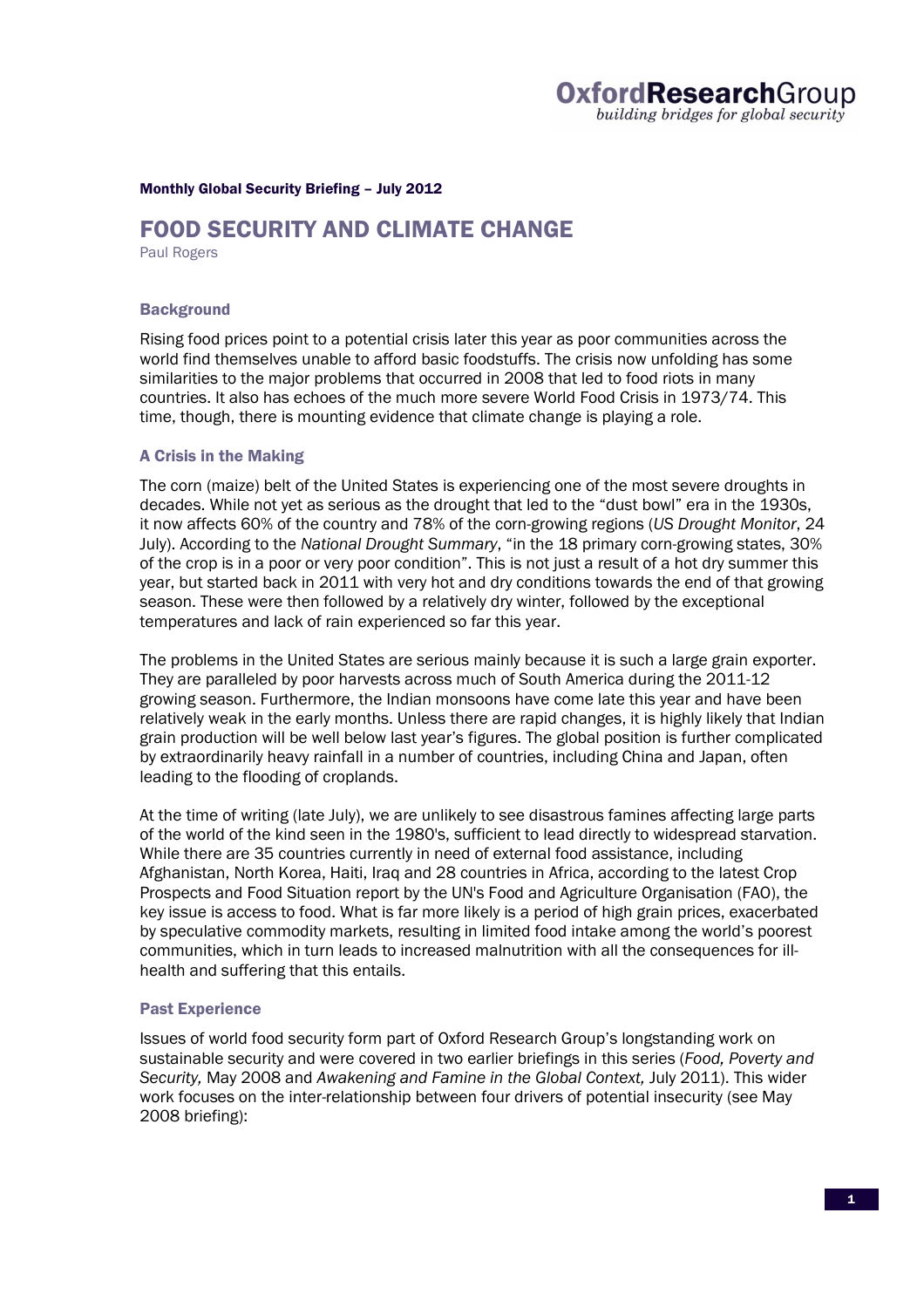- the widening socio-economic divide leading to the relative marginalisation of the majority of the world's people, even in the context of continuing economic growth,
- the impact of climate change, especially in terms of the impact on food production and supply in tropical and sub-tropical regions,
- competition over resources, especially energy resources and water, and
- processes of militarisation, especially the tendency to use military force to maintain the *status quo* rather than address underlying problems.

The July 2011 briefing was principally concerned with severe problems affecting the Horn of Africa, though these were seen as part of a long-term issue of food insecurity. The earlier briefing in May 2008 was published in the context of a serious world-wide shortage of food grains that led to riots in more than twenty countries and drew comparisons with the most severe world food crisis of the past half century, in 1973-4. These comparisons are highly relevant to the current predicament and are therefore worth summarising.

After more than a decade from 1960 onwards, during which food production prospects seemed favourable, by early 1974, the situation had changed drastically. As many as 40 million people were threatened with starvation in more than twenty countries across sub-Saharan Africa and southern Asia. World grain reserves plummeted, prices were soaring and the food shortages were exacerbated by increases in fertiliser prices. The causes were complex, with a number of factors acting synergistically to produce a crisis which came as a surprise to most analysts.

There were two long-term issues. One was the relative neglect of rural development, especially subsistence agriculture in the previous two decades as the emphasis in many newly independent countries was on the development of urban and national infrastructure, even if the majority of populations at that time were rural rather than urban. The second long-term factor was the continuing rise in population requiring a year-on-year increase in food production just to keep pace with demand. It is true that the 1960s had marked the early years of the development of substantial crop breeding programmes known as the "Green Revolution", and the optimism occasioned by these successes was a further reason why the problems in 1973-4 were so unexpected.

The long-term factors were compounded by five short-term issues:

- increased consumption of meat, especially in the Euro-Atlantic community and East Asia, leading to a greater demand for animal-feed grains at the expense of food grains grown for human consumption,
- severe weather conditions, especially the Sahel drought affecting northern Africa,
- a shortage of compound fertilisers leading to unusually high prices,
- decreased grain yields for Green Revolution varieties as these required high fertiliser inputs beyond the reach of poorer farmers, and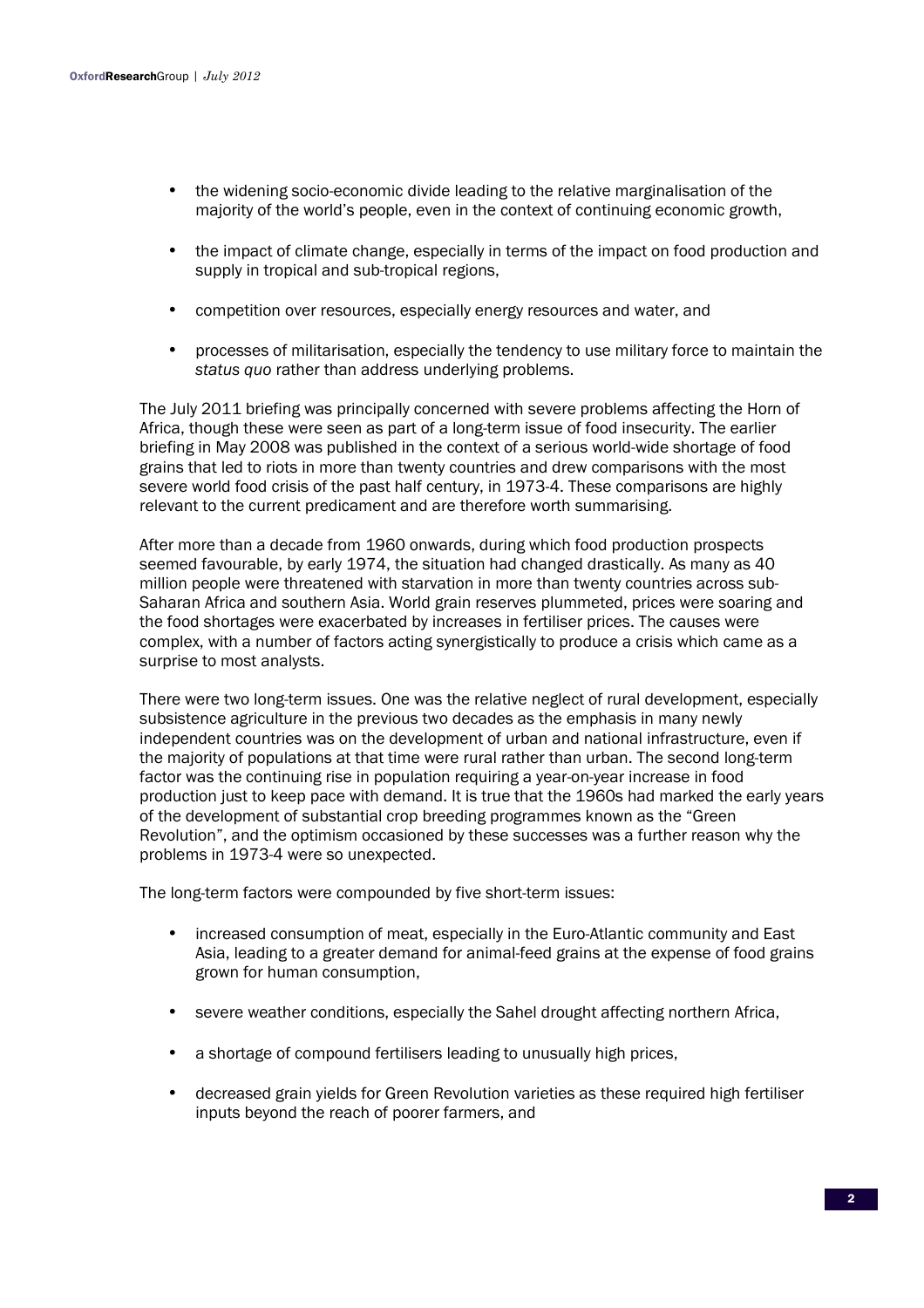• a 400+ percent increase in oil prices that severely limited the ability of many poorer countries to fund food imports.

In the short term, the worst of the crisis was averted in the wake of the World Food Congress held in Rome in November 1974, partly by emergency financial support to enable poorer states to import grain. Much of this support came from the newly enriched oil producing states of the Middle East, but the UK, Canada, the Netherlands and Scandinavian countries were also significant. Longer term responses were far more limited. The World Food Congress had debated establishing a world food forecasting system, coupled with an emergency grain bank to enable a multilateral response to future national or regional food shortfalls, but little progress was made. A further proposal was a three-fold increase in research and development of tropical agriculture, combined with a multi-lateral World Food Council. The latter was established, but the subsequent financial support was far lower than required, even though it would have amounted to less than two percent of world military expenditure.

Perhaps the most important aspect of the 1973-4 crisis is that there was never a time, even at the peak of the crisis, when there was not enough food to satisfy global human needs. During the early 1970s, world grain reserves were halved, but there was never even a remote risk of an overall food deficit. The problem was essentially one of poverty - economically weak countries were temporarily unable to import food grain because of increased costs of imported energy resources, prices spiralled, and poorer communities could not afford to buy food.

## What Has Changed?

The striking thing about the current situation is how little has changed in terms of some of the underlying factors. While much work has been done to promote agricultural development, and there have been many successes in breeding improved crop varieties, the increases in food production have barely kept pace with population growth, and there has been a persistent underfunding of tropical agricultural development. One consequence is that the proportion of the world's population that is malnourished is little different to the early 1970s and in terms of actual numbers is much higher. As in the early 1970s, there is always enough food to go round, but with too many people in abject poverty who cannot afford it. Put bluntly, this is in line with the argument that the global economic system in recent decades has been successful in promoting patchy economic growth but has been singularly deficient in promoting equity.

The situation is compounded by other issues with striking similarities to forty years ago. One is that economic growth that consistently favours the richest fifth of the world's population, around 1.5 billion people, means that those people tend towards more expensive foods, especially meat. Given the amount of vegetable protein needed to produce animal protein (typically a 10:1 ratio), this adds to the pressure on land. We are also in an era of high energy prices, and while these are not as severe as 1973-4, they do have an impact, not least in the production of nitrogen-based fertilisers. Moreover, they encourage the production of bio-fuels, which in turn put pressure on land otherwise suited for food crops.

What is different is that climate change is now starting to have an impact in a manner which is different to the sporadic if dangerous weather events of the early 1970s. It operates in two ways. One is that there is ample evidence that climate change over the next two or three decades will be asymmetric in its impact. The indications are that the increase in temperatures over the oceans, with the exception of the Arctic, will be relatively small, whereas the increases over the land masses will be much more substantial. The tropical and sub-tropical land